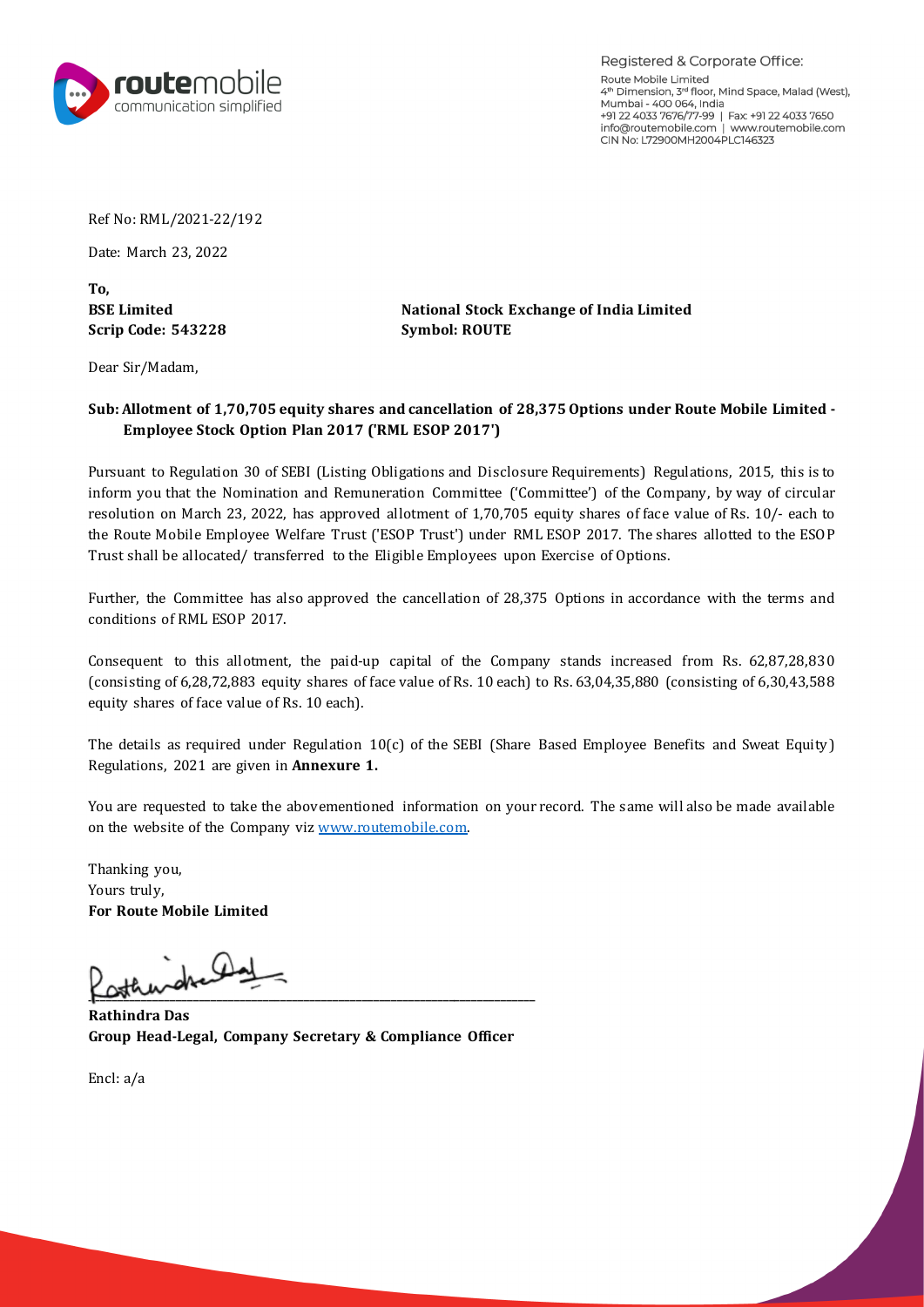

## **Annexure 1**

## **Disclosures pursuant to Regulation 10(c) of the SEBI (Share Based Employee Benefits and Sweat Equity) Regulations, 2021.**

| Company name and address of Registered          | Route Mobile Limited                                                 |
|-------------------------------------------------|----------------------------------------------------------------------|
| Office                                          |                                                                      |
|                                                 | 4th Dimension, 3rd Floor, Mind Space, Malad (West), Mumbai<br>400064 |
| Name of the recognised Stock Exchanges on       |                                                                      |
|                                                 | <b>BSE Limited (BSE)</b>                                             |
| which the company's shares are listed           | National Stock Exchange of India Limited (NSE)                       |
| Filing date of the statement referred<br>in     | Filing date: October 8, 2020; The Company had received               |
| regulation 10(b) of the SEBI (Share Based       | consolidated 'in-principle' listing approvals from BSE vide          |
| Employee<br>Benefits<br>and<br>Sweat<br>Equity) | letter dated October 29, 2020 for 24,84,000 equity shares.           |
| Regulations, 2021 with recognised Stock         |                                                                      |
| Exchange                                        | Filing date: October 9, 2020; The Company had also received          |
|                                                 | consolidated 'in-principle' listing approvals from NSE vide          |
|                                                 | letter dated October 16, 2020 for 24,84,000 equity shares.           |
| Filing Number, if any                           | BSE: DCS/FL/SV /ESOP-IP /845/2020-21                                 |
|                                                 |                                                                      |
|                                                 | NSE: NSE/ LIST /24989                                                |
| Title of the Scheme pursuant to which shares    | Route Mobile Limited - Employee Stock Option Plan 2017               |
| are issued, if any                              |                                                                      |
| Kind of security to be listed                   | <b>Equity Shares</b>                                                 |
| Par value of the shares                         | Rs. 10/-                                                             |
| Date of issue of shares                         | March 23, 2022                                                       |
| Number of shares issued                         | Grant 1 - 20075                                                      |
|                                                 | Grant 2 - 149380                                                     |
|                                                 | Grant 3 - 1250                                                       |
|                                                 | Total 170705 equity shares                                           |
| Share Certificate No., if applicable            | N.A.                                                                 |
| Distinctive number of the share, if applicable  | 62596884 to 63043588                                                 |
| ISIN Number of the shares if issued in Demat    | INE450U01017                                                         |
| Exercise price per share                        | Grant 1: Rs. 300/- (20075 equity shares)                             |
|                                                 | Grant 2: Rs. 326.16/- (149380 equity shares)                         |
|                                                 | Grant 3: Rs. 326.16/- (1250 equity shares)                           |
| Premium per share                               | Grant 1: Rs. 290/- (20075 equity shares)                             |
|                                                 | Grant 2: Rs. 316.16/- (149380 equity shares)                         |
|                                                 | Grant 3: Rs. 316.16/- (1250 equity shares)                           |
| Total Issued shares after this issue            | 63043588                                                             |
| Total Issued share capital after this issue     | Rs. 63,04,35,880 divided into 63043588 equity shares of Rs.          |
|                                                 | $10/-$ each.                                                         |
| Details of any lock-in on the shares            | N.A.                                                                 |
| Date of expiry of lock-in                       | N.A.                                                                 |
|                                                 |                                                                      |